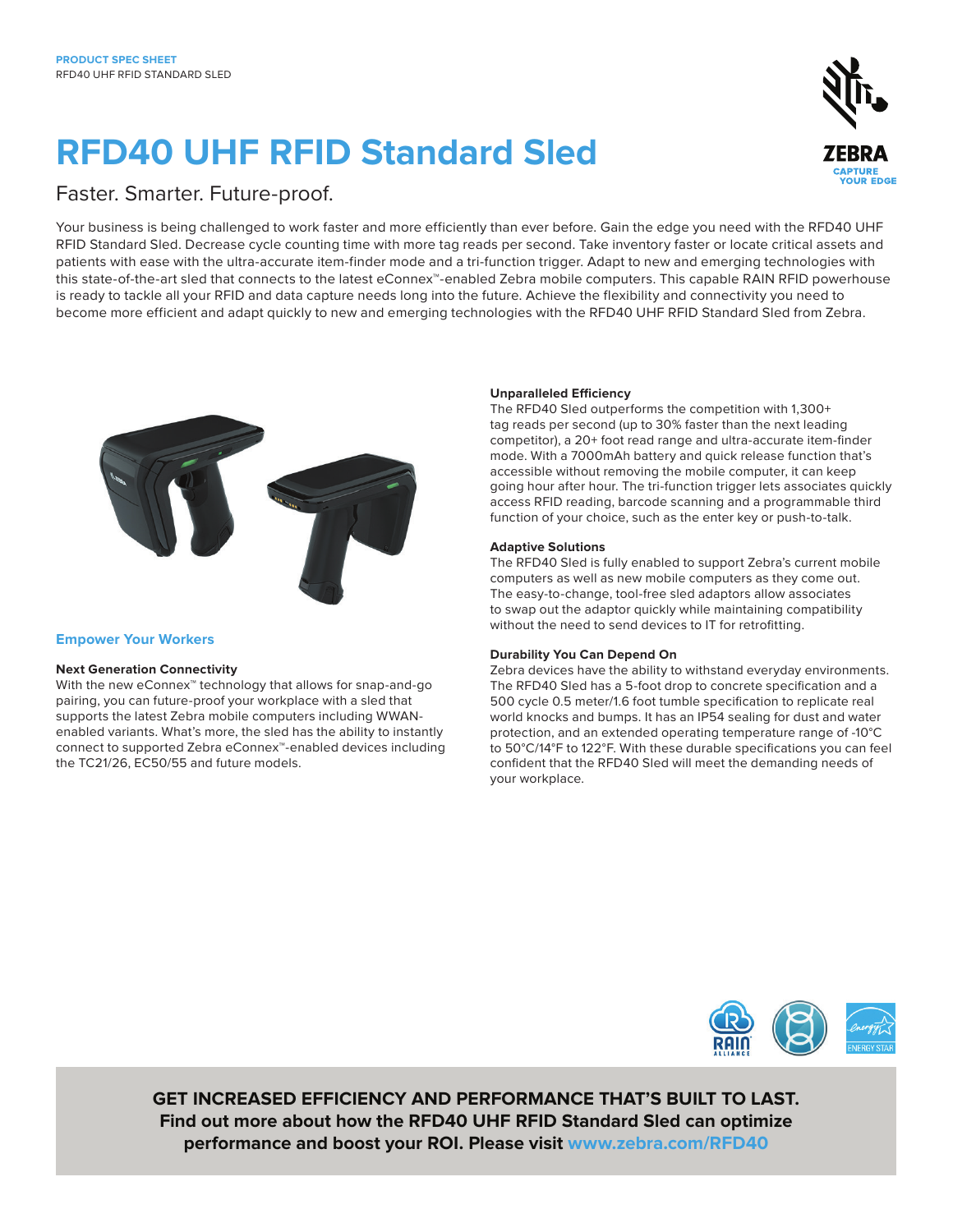#### **Flexible and Future-Proof Charging**

The charging solutions for the RFD40 Sled provide users a flexible way to power up the sled and mobile computer in a variety of ways. Featuring 2 sets of charging pins, each cradle cup can charge the RFD40 Sled by itself, the mobile computer by itself, or the combination of RFD40 Sled and mobile computer when attached together. Cradle cups are available for each combination of RFD40 Sled and mobile computer, including TC21/26 and EC50/55.

A USB-C port on the bottom of the RFD40 sled, as well as a pinned connector, allows for the connection of the RFD40 Sled to a Windows-based PC or other host via a USB-C cable or cable cup which enable the RFD40 Sled to be used as a tethered RFID reader.

#### **World Class Development and Enablement Tools**

Quickly transition to the latest generation of products without the need for a major application rewrite. The Software Development Kits (SDKs) for the RFD40 Sled are based off of the current Zebra RFID handheld SDKs. Only a recompile of the current application with the new SDK is required for you to get up and running on the new RFD40 Sled.

The RFD40 Sled can now connect to 123RFID Desktop via USB cable or cable cup so you can configure your sleds live and offline. Use 123RFID Desktop for proofs-of-concepts, demos, and to perform firmware upgrades.

#### **No Host? No Problem!**

If a real-time connection to backend systems is not available, batch mode enables the collection of up to 40,000 RFID tags. Just sync to upload the data from the RFD40 Sled to the host device at any time.

#### **Innovative New Cradle Solutions**

When you're ready to upgrade, Zebra's game-changing cradles were developed so mobile computers can be swapped out with ease. Using just a coin screw, you can make changes without tools or the hassle of plugging or unplugging any wire harnesses, simplifying the experience for all users.

Cradles that support the RFD40 Sled come in both 1-slot and multislot options, as well as charge-only and communication variants. For communication support, the 1-slot communication cradles have a micro USB port for connection to a host PC while the multi-slot cradles possess an Ethernet port for connection to a corporate network. This connectivity allows you to manage your RFD40 Sleds while in the cradle and also provides the ability to set configuration, push out firmware upgrades, and get device health info. So, you get more information about your device with less effort.

#### **Secure Battery Locking Foot**

The RFD40 Sled has an optional Battery Locking Foot that will lock the battery in place, helping to prevent user damage and/or theft.

#### **Why Zebra for RFID?**

The time to implement RFID is now. Rely on the industry's deepest, field-proven portfolio to drive full-scale transformation without the risks. Designed for your environment, application and conditions, Zebra RFID solutions are designed to make you more effective.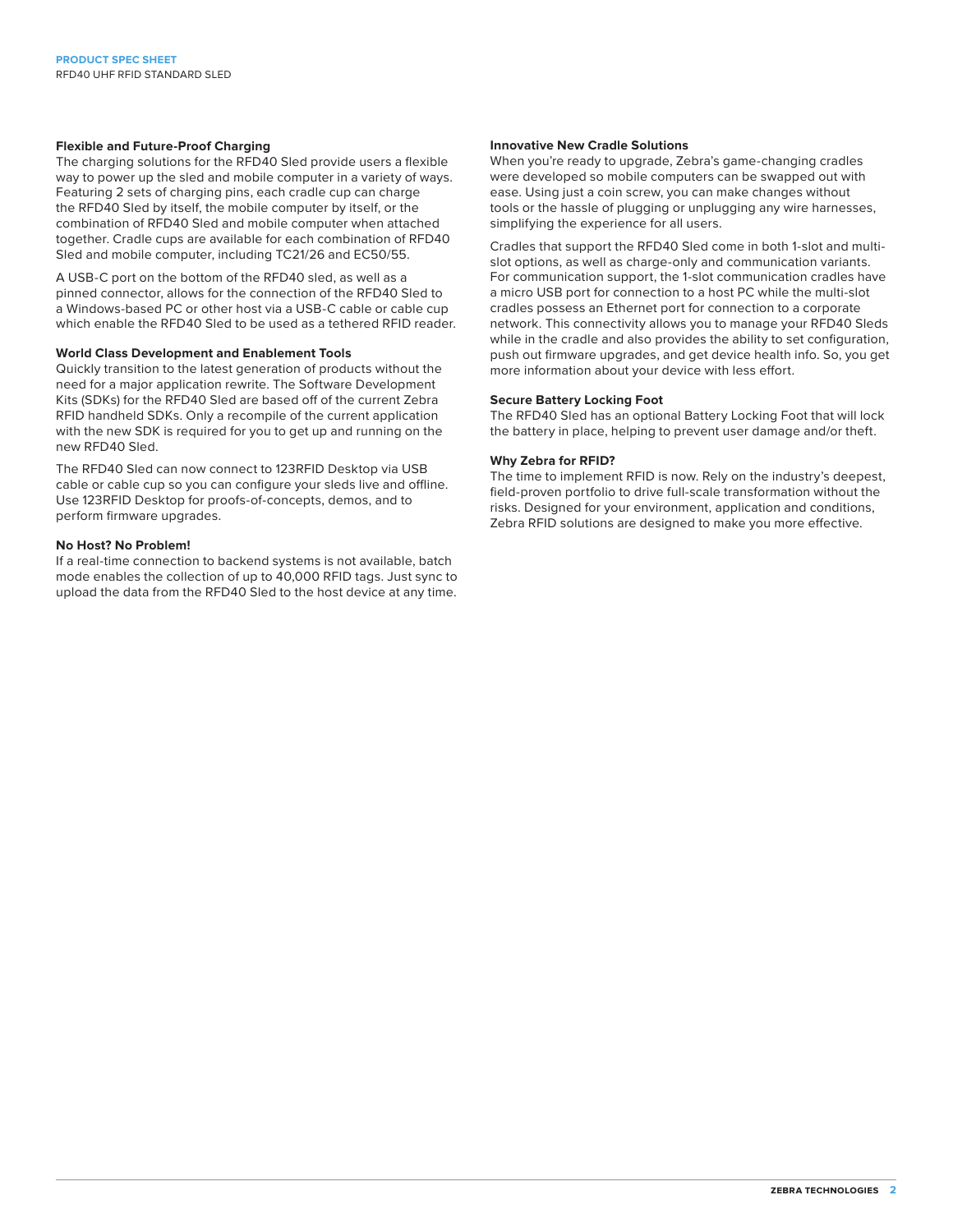## **Specifications**

| <b>Physical Characteristics</b>                       |                                                                                                                                                                        |
|-------------------------------------------------------|------------------------------------------------------------------------------------------------------------------------------------------------------------------------|
| <b>Dimensions</b>                                     | 5.94 in. H x 3.3 in. W x in. 6.5 in. I<br>15.1 cm H x 8.4 cm W x 16.65 cm L                                                                                            |
| Weight                                                | "19.1 oz./"541 grams (sled with battery)                                                                                                                               |
| Power                                                 | Quick-Release, PowerPrecision+ Li-Ion 7000<br>mAh battery                                                                                                              |
| <b>Notification</b>                                   | Decode LEDs<br><b>Battery Status LED</b><br>Beeper                                                                                                                     |
| <b>User Input</b>                                     | Tri-Function User Programmable Trigger                                                                                                                                 |
| <b>RFID Performance</b>                               |                                                                                                                                                                        |
| <b>Standards Supported</b>                            | EPC Class 1 Gen 2; EPC Gen2 V2                                                                                                                                         |
| <b>RFID Engine</b>                                    | Zebra Proprietary Radio Technology                                                                                                                                     |
| <b>Fastest Read Rate</b>                              | 1300+tags/sec                                                                                                                                                          |
| <b>Nominal Read Range</b>                             | $^{10}$ 19.7+ ft./ $^{10}$ 6+ m                                                                                                                                        |
| <b>Frequency Range and</b><br><b>RF System Output</b> | US: 902-928MHz; 0 - 30 dBm (EIRP)<br>EU: 865-868MHz; 0 - 30 dBm (EIRP)<br>916.3, 917.5, and 918.7 MHz; 0 30 dBm (EIRP)<br>Japan: 916-921MHz (w LBT), 0 - 30 dBm (EIRP) |
| <b>User Environment</b>                               |                                                                                                                                                                        |
| <b>Drop Specification</b>                             | Multiple 5 ft./1.8 m drops to concrete                                                                                                                                 |
| <b>Tumble Specification</b>                           | 500 cycles (1000 drops, 1.6 ft./0.5 m)<br>at room temperature                                                                                                          |
| <b>Operating Temp.</b>                                | -10°C to 50°C/14°F to 122°F                                                                                                                                            |
| Storage Temp.                                         | -40°C to 70°C/-40°F to 158°F                                                                                                                                           |
| Humidity                                              | 5-85% non-condensing                                                                                                                                                   |
| Electrostatic<br><b>Discharge</b>                     | +/-15kV air discharge<br>+/-8kV direct discharge<br>+/-8kVdc indirect discharge                                                                                        |
| Sealing                                               | <b>IP54</b>                                                                                                                                                            |

| <b>Accessories</b>          |                                                                                                                                                                                                                                         |
|-----------------------------|-----------------------------------------------------------------------------------------------------------------------------------------------------------------------------------------------------------------------------------------|
| <b>Cradles and Charging</b> | Cable Cup<br>USB-C Cable<br>USB Wall Brick for USB-C Cable and Cable Cup<br>1-Slot Charging Cradle<br>1-Slot Charging and USB Cradle<br>Multi-Slot Charging Cradle<br>Multi-Slot Charging and Ethernet Cradle<br>4-Slot Battery Toaster |
| <b>Other Accessories</b>    | eConnex™ Adaptors for Supported Zebra Mobile<br>Computers<br>Battery Locking Foot<br><b>Belt Holster</b>                                                                                                                                |
| Communication               |                                                                                                                                                                                                                                         |
| <b>Host Connection</b>      | Electronic 8-pin Connection<br>USB-C Cable<br><b>USB Cable Cup</b>                                                                                                                                                                      |
| <b>Host Computer</b>        | TC21/26<br>FC50/55<br>Windows-Based PC                                                                                                                                                                                                  |
| Regulatory                  |                                                                                                                                                                                                                                         |
| <b>EMI/EMC</b>              | FCC Part 15 Subpart B Class B; ICES 003 Class B;<br>EN 301 489-1; EN 301 489-3; EN 55035; EN 55032<br>Class B                                                                                                                           |
| <b>Electrical Safety</b>    | IEC 62368-1 (ed.2)<br>UL 62368-1, second edition, CAN/CSA-C22.2<br>No. 62368-1-14                                                                                                                                                       |
| <b>RF Exposure</b>          | EU: EN 50364, EN 62369-1, EN 50566, EN 62311;<br>USA: FCC Part 2. 1093 OET Bulletin 65 Supplement<br>'C': Canada: RSS-102                                                                                                               |
| <b>RFID</b>                 | EU EN 302 208, FCC Part 15 Subpart C;<br>Canada: RSS-247                                                                                                                                                                                |

#### **Markets and Applications**

#### **Retail**

- Cycle Counting • |tem Finding
- Planogram
- Compliance
- Returns
- Inventory Management
- Warehouse Management
- Back-of-store Management
- BOPIS/BOPAC
- Direct Store Delivery
- Route Accounting

#### **Hospitality**

- Check-in and Administration
- Ticketing: Concerts, sporting events and more
- Loyalty Cards
- Food Safety and **Traceability**
- Inventory Management
- Field Service

#### **Healthcare**

- Specimen Tracking
- Patient Tracking
- Hospital Asset Management and Tracking
- Staff Management and Tracking
- Patient Identification and Admission
- Medication Administration
- Pharmacy Management and Tracking